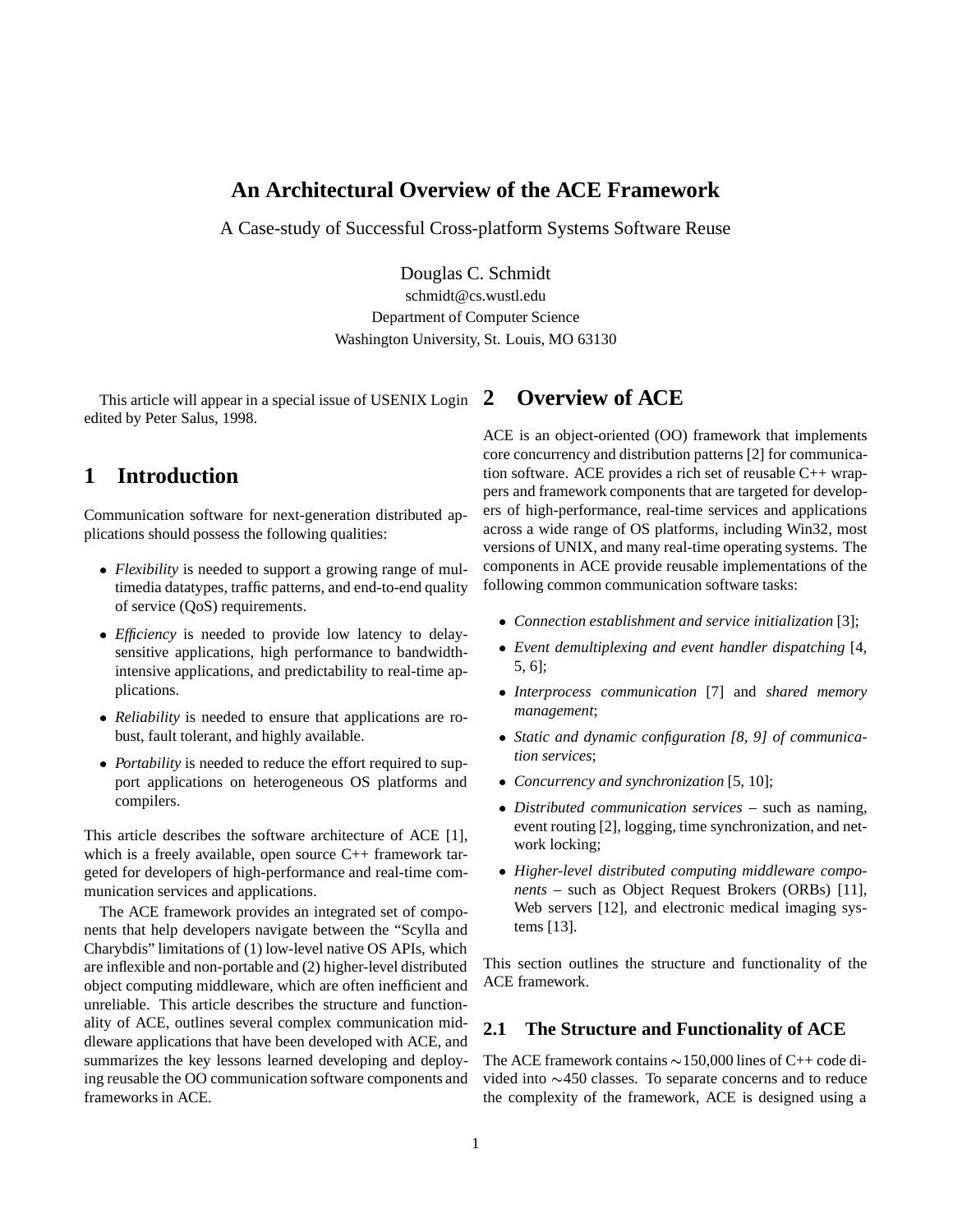

Figure 1: The Layering Structure of Components in the ACE Framework

layered architecture. Figure 1 illustrates the relationships between the key components in ACE.

The lower layers of ACE contain an *OS adapter* and *C++ wrappers* that portably encapsulate core OS communication and concurrency services. The higher layers of ACE extend the C++ wrappers to provide reusable *frameworks*, *selfcontained distributed service components*, and *higher-level distributed computing middleware components*. Together, these layers and components simplify the creation, composition, and configuration of communication systems, *without* incurring significant performance overhead. The role of each layer is outlined below.

#### **2.1.1 The ACE OS Adaptation Layer**

The *OS adaptation layer* constitutes approximately 13% of ACE, *i.e.*,  $\sim$  20,000 lines of code. This layer resides directly atop the native OS APIs written in C. The OS adaptation layer shields the other layers and components in ACE from platform-specific dependencies associated with the following OS APIs:

**Concurrency and synchronization:** ACE's adaptation layer encapsulates OS APIs for multi-threading, multiprocessing, and synchronization.

**Interprocess communication (IPC) and shared memory:** ACE's adaptation layer encapsulates OS APIs for local and remote IPC and shared memory.

**Event demultiplexing mechanisms:** ACE's adaptation layer encapsulates OS APIs for synchronous and asynchronous demultiplexing I/O-based, timer-based, signalbased, and synchronization-based events.

**Explicit dynamic linking:** ACE's adaptation layer encapsulates OS APIs for explicit dynamic linking, which allows application services to be configured at installation-time or runtime.

**File system mechanisms:** ACE's adaptation layer encapsulates OS file system APIs for manipulating files and directories.

The portability of ACE's OS adaptation layer enables it to run on a wide range of operating systems. The OS platforms supported by ACE include Win32 (WinNT 3.5.x, 4.x, Win95, and WinCE using MSVC++ and Borland C++), most versions of UNIX (SunOS 4.x and 5.x; SGI IRIX 5.x and 6.x; HP-UX 9.x, 10.x, and 11.x; DEC UNIX 3.x and 4.x, AIX 3.x and 4.x, DG/UX, Linux, SCO, UnixWare, NetBSD, and FreeBSD), real-time operating systems (VxWorks, Chorus, LynxOS, and pSoS), and MVS OpenEdition.

Because of the abstraction provided by ACE's OS adaptation layer, a single source tree is used for all these platforms. This design greatly simplies the portability and maintainability of ACE.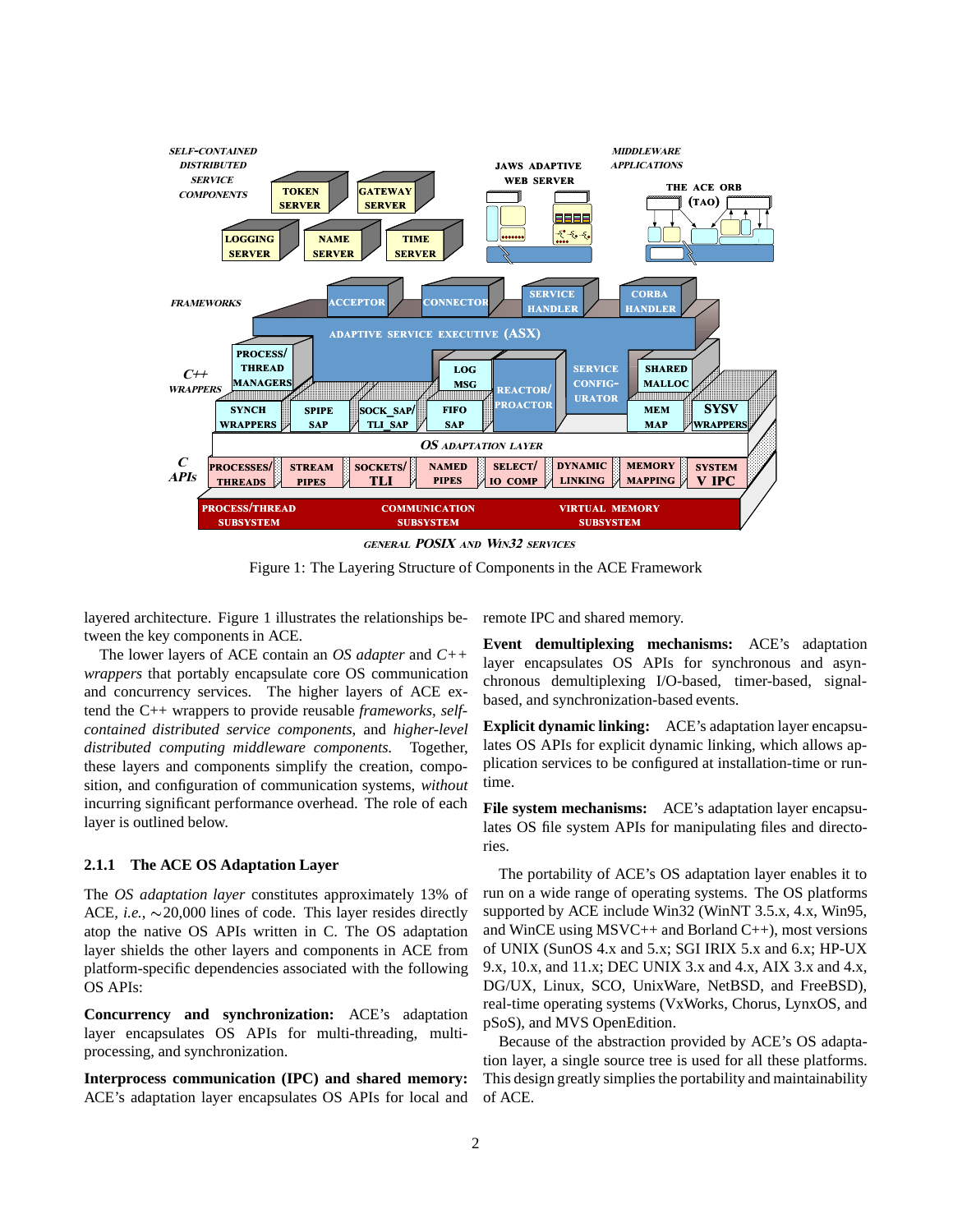#### **2.1.2 The ACE C++ Wrapper Layer**

It is possible to program highly portable C++ applications directly atop ACE's OS adaptation layer. However, most ACE developers use the *C++ wrappers* layer shown in Figure 1. The ACE C++ wrappers simplify application development by providing typesafe C++ interfaces that encapsulate and enhance the native OS concurrency, communication, memory management, event demultiplexing, dynamic linking, and file system APIs.

The C++ wrappers provided by ACE are quite comprehensive, constituting  $\sim$  50% of its source code. Applications can combine and compose these wrappers by selectively inheriting, aggregating, and/or instantiating the following components:

**Concurrency and synchronization components:** ACE abstracts native OS multi-threading and multi-processing mechanisms like mutexes and semaphores to create higher-level OO concurrency abstractions like Active Objects [10] and Polymorphic Futures [14].

**IPC and filesystem components:** The ACE C++ wrappers encapsulate local and/or remote IPC mechanisms [7] such as sockets, TLI, UNIX FIFOs and STREAM pipes, and Win32 Named Pipes. In addition, the ACE C++ wrappers encapsulate the OS filesystem APIs.

**Memory management components:** The ACE memory management components provide a flexible and extensible abstraction for managing dynamic allocation and deallocation of interprocess shared memory and intraprocess heap memory.

The C++ wrappers provide many of the same features as the OS adaptation layer in ACE. However, these features are structured in terms of C++ classes and objects, rather than standalone C functions. This OO packaging helps to reduce the effort required to learn and use ACE correctly [15].

For instance, the use of  $C_{++}$  improves application robustness because the C++ wrappers are strongly typed. Therefore, compilers can detect type system violations at compile-time rather than at run-time. In contrast, it is not possible to detect typesystem violations for C-level OS APIs, such as sockets or filesystem I/O, until run-time.

ACE employs a number of techniques to minimize or eliminate the performance overhead. For instance, ACE uses C++ inlining extensively to eliminate method call overhead that would otherwise be incurred from the additional typesafety and levels of abstraction provided by its OS adaptation layer and the C++ wrappers In addition, ACE avoids the use of virtual methods for performance-critical wrappers, such as send/recv methods for socket and file I/O.

#### **2.1.3 The ACE Framework Components**

The remaining  $\sim$ 40% of ACE consists of communication software framework components that integrate and enhance the C++ wrappers. These framework components support the flexible configuration of concurrent communication applications and services [8]. The framework layer in ACE contains the following components:

**Event demultiplexing components:** The ACE Reactor [4] and Proactor [6] are extensible, object-oriented demultiplexers that dispatch application-specific handlers in response to various types of I/O-based, timer-based, signal-based, and synchronization-based events.

**Service initialization components:** The ACE Connector and Acceptor components [3] decouple the active and passive initialization roles, respectively, from application-specific tasks that communication services perform once initialization is complete.

**Service configuration components:** The ACE Service Configurator [9] supports the configuration of applications whose services may be assembled dynamically at installation-time and/or run-time.

**Hierarchically-layered stream components:** The ACE Streams components [8, 1] simplify the development of communication software applications, such as user-level protocol stacks, that are composed of hierarchically-layered services.

**ORB adapter components:** ACE can be integrated seamlessly with single-threaded and multi-threaded CORBA implementations via its ORB adapters [16].

The ACE framework components facilitate the development of communication software that can be updated and extended without the need to modify, recompile, relink, or often restart running applications [8]. This flexibility is achieved in ACE by combining (1) C++ language features, such as templates, inheritance, and dynamic binding, (2) design patterns, such as Abstract Factory, Strategy, and Service Configurator [17, 9], and (3) OS mechanisms, such as dynamic linking and multithreading.

#### **2.1.4 Self-contained Distributed Service Components**

In addition to its C++ wrappers and framework components, ACE provides a standard library of distributed services that are packaged as self-contained components. Although these service components are not strictly part of the ACE framework library, they play two important roles: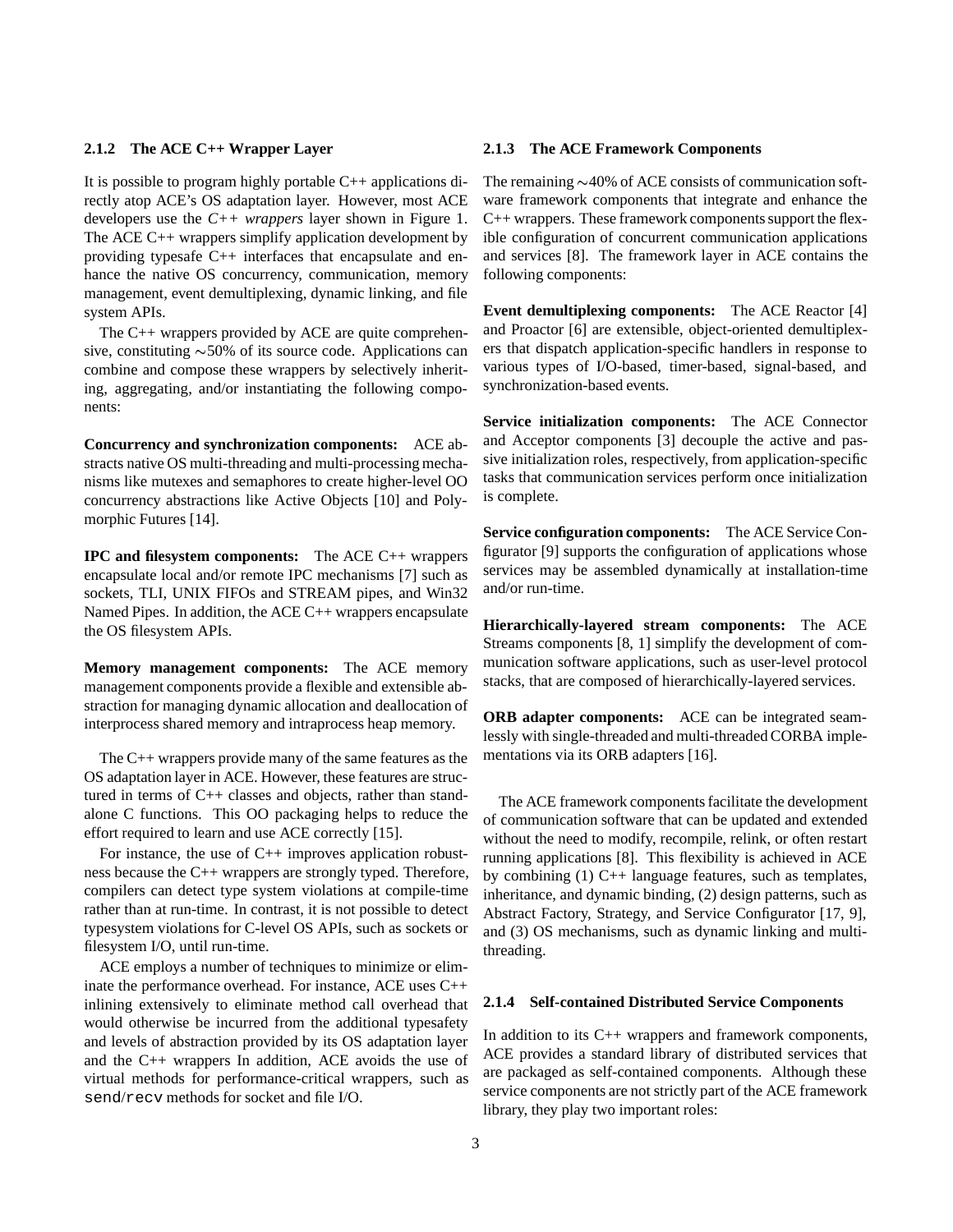

Figure 2: Components in the TAO Real-time ORB

**Factoring out reusable distributed application building blocks:** These service components provide reusable implementations of common distributed application tasks such as naming, event routing [2], logging, time synchronization, and network locking.

**Demonstrating common use-cases of ACE components:** The distributed services also demonstrate how ACE components like Reactors, Service Configurators, Acceptors and Connectors, Active Objects, and IPC wrappers can be used effectively to develop flexible, efficient, and reliable communication software.

#### **2.1.5 Higher-level Distributed Computing Middleware Components**

Developing robust, extensible, and efficient communication applications is challenging, even when using a communication framework like ACE. In particular, developers must still master a number of complex OS and communication concepts such as:

- Network addressing and service identification.
- Presentation conversions, such as encryption, compression, and network byte-ordering conversions between heterogeneous end-systems with alternative processor byte-orderings.
- Process and thread creation and synchronization.
- System call and library routine interfaces to local and remote interprocess communication (IPC) mechanisms.

It is possible to alleviate some of the complexity of developing communication applications by employing higher-



Figure 3: Architectural Overview of the JAWS Framework

level distributed computing middleware, such as CORBA [18], DCOM [19], or Java RMI [20]. Higher-level distributed computing middleware resides between clients and servers and automates many tedious and error-prone aspects of distributed application development, including:

- Authentication, authorization, and data security.
- Service location and binding.
- Service registration and activation.
- Demultiplexing and dispatching in response to events.
- Implementing message framing atop bytestream-oriented communication protocols like TCP.
- Presentation conversion issues involving network byteordering and parameter marshaling.

To provide developers of communication software with these features, the following higher-level middleware applications are bundled with the ACE release:

**The ACE ORB (TAO):** TAO [21] is a real-time implementation of CORBA built using the framework components and patterns provided by ACE. TAO contains the network interface, OS, communication protocol, and CORBA middleware components and features shown in Figure 2. TAO is based on the standard OMG CORBA reference model [18], with the enhancements designed to overcome the shortcomings of conventional ORBs [22] for high-performance and real-time applications. TAO, like ACE, is freely available at www.cs.wustl.edu/~schmidt/TAO.html.

**JAWS:** JAWS [23] is a high-performance, adaptive Web server built using the framework components and patterns provided by ACE. Figure 3 illustrates the major structural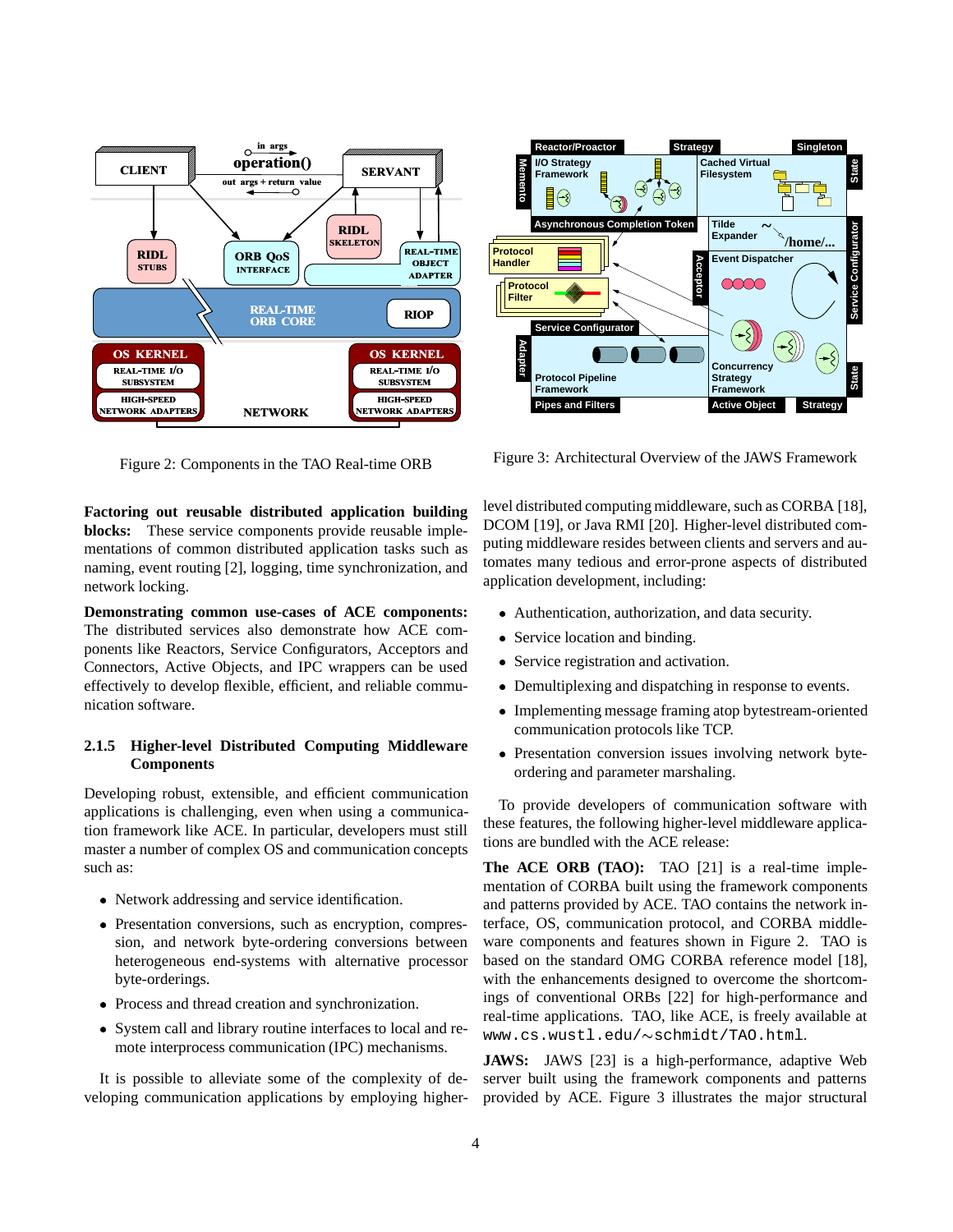components and design patterns in JAWS. JAWS is structured as a *framework of frameworks*. The overall JAWS framework contains the following components and frameworks: an *Event Dispatcher*, *Concurrency Strategy*, *I/O Strategy*, *Protocol Pipeline*, *Protocol Handlers*, and *Cached Virtual Filesystem*. Each framework is structured as a set of collaborating objects implemented by combining and extending components in ACE. JAW is also freely available at  $www.cs.wustl.edu/\sim\frac{1}{x}h/research/$ .

# **3 Lessons Learned Developing and Deploying ACE**

This section summarizes the lessons I've learned during the past seven years developing the reusable OO communication software components in the ACE framework and deploying ACE in a wide range of commercial applications in the avionics, telecommunications, and medical domains.

**Software reuse fails largely to non-technical reasons:** In theory, organizations recognize the importance of reuse as a means to reduce cycle-time and improve software quality. In practice, many factors conspire to make it hard to achieve systematic software reuse. Most of the impediments are largely political, economical, organizational, and psychological, rather than technical. For instance, teams that develop reusable middleware platforms are often viewed with suspicion by application development teams, who resent the fact that they are no longer empowered to make key architectural decisions.

**Successful reuse-in-the-large requires prerequisites:** In my experience, large-scale reuse of software works best when the following conditions apply:

 **The marketplace is highly competitive:** In a competitive environment, time-to-market is crucial. Therefore, it is essential to leverage existing software to substantially reduce development effort and cycle time. When a market place is not competitive, however, there is often a tendency to reinvent rather than reuse.

 **The application domain is challenging:** Components that are relatively easy to develop, such as generic linked lists, stacks, or queues, are often rewritten from scratch, rather than reused. In contrast, developers are generally willing to reuse highly complex components, such as dynamic scheduling frameworks [24] or real-time ORBs [21], since building complete solutions from scratch is too difficult, costly, and time-consuming.

 **The corporate culture is supportive:** It is hard to develop high-quality reusable components and frameworks. In particular, it is hard to reap the benefits of reuse immediately. A great deal of effort must be expended initially to produce efficient, flexible, and well-documented reusable software artifacts. Thus, an organization must support an effective process in order for reuse to flourish. For instance, developers must be rewarded, not punished, for taking the time to build robust reusable components. Moreover, the reuse process must reward production of concrete software artifacts, rather than endless abstract meta-models or high-level design documents.

In my experience, these prerequisites often do not exist in contemporary organizations. In such cases, I've observed that organizations often fall victim to the "not-invented-here" syndrome and redevelop most of their software components from scratch. Unfortunately, increasing deregulation and global competition make it hard to succeed with this type of development process.

**Iteration and incremental growth is essential:** It is crucial for organizations to explicitly recognize that good components, frameworks, and software architectures require time to craft, hone, and apply. In general, developing, using, and reusing software requires a mature organization that can distinguish key sources of variability and commonality in its application domain. Identifying and separating these concerns requires multiple iterations.

For reuse to succeed in-the-large, management must have the vision and resolve to support the incremental evolution of reusable software. Fred Brook's observation that "Plan to throw the first one away, you will anyway" [25] applies as much today as it did 20 years ago. Moreover, in my experience, "the best is often the enemy of the good" when it comes to deploying reusable software frameworks and components. Often, an 80% solution that can be deployed and evolved incrementally is preferable to waiting for a 100% solution that never ships.

**There's no substitute for hands-on experience:** Developing high quality communication software is hard; developing high quality reusable communication software is even harder. The principles, methods, and skills required to develop reusable software simply cannot be learned by generalities. Instead, developers must learn through hands-on experience how to design, implement, optimize, validate, maintain, and enhance reusable software components and frameworks. Only by activately engaging in these activities will developers truly internalize good development practices and patterns.

**Integrate infrastructure developers with application developers:** Most useful components and frameworks originate from solving real problems in a particular application domain, such as telecommunications, medical imaging, avionics, and Web programming. A time-honored way of producing effective reusable components, therefore, is to *generalize* them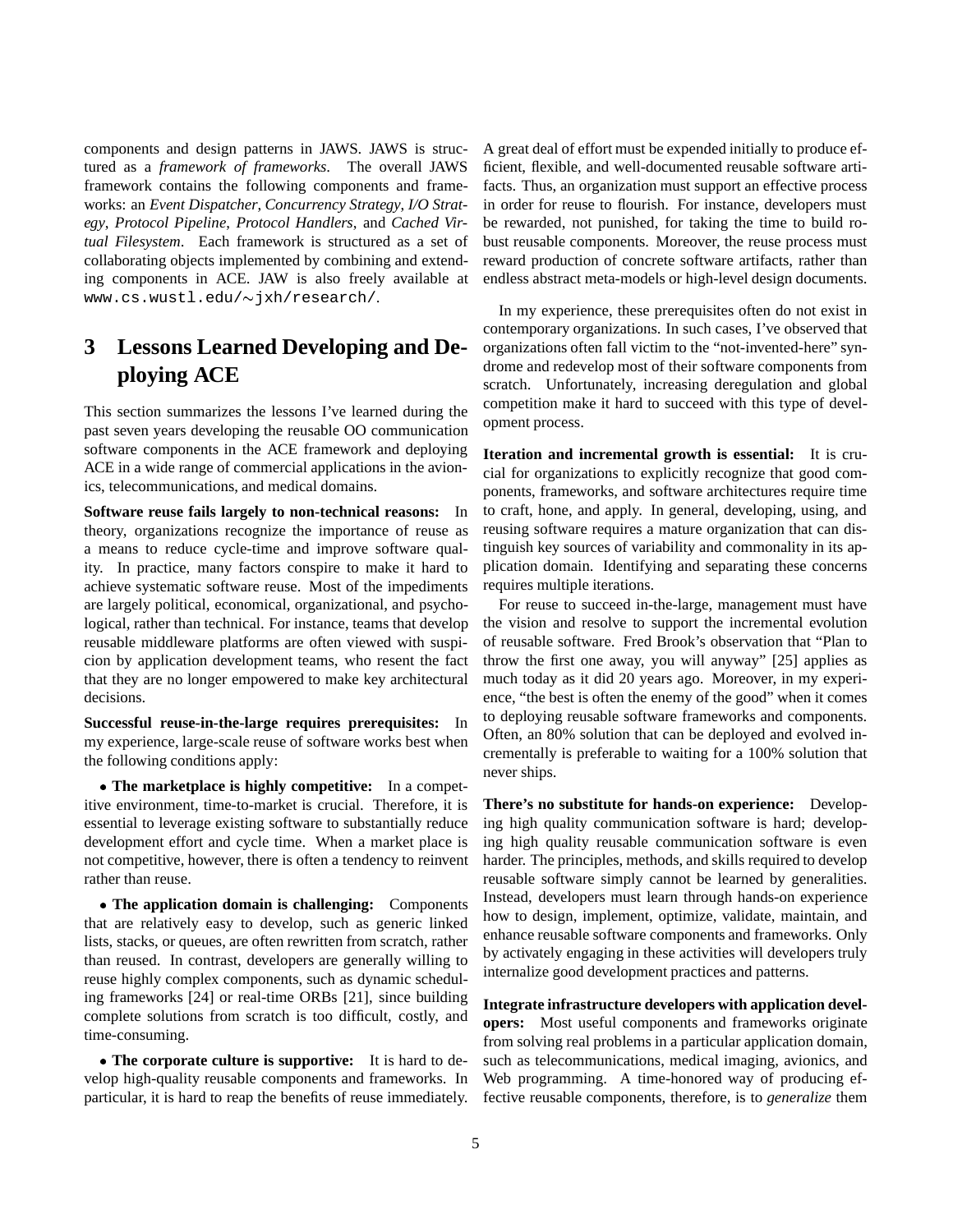from working systems and applications. This was how ACE evolved.

I've found that creating "component teams," which build reusable frameworks in isolation from application teams, is often counter-productive. Without intimate feedback from application developers, the software artifacts produced by component teams rarely solve real problems and are unlikely to be reused systematically.

**Design to an architecture rather than program to a particular middleware technology "standard":** It is very risky to expect that emerging industry middleware standards, like CORBA, DCOM, or Java RMI, will automatically eliminate the complexity of developing communication software. No single solution is a panacea, nor are "standards" necessarily ubiquitous or implemented consistently.

Therefore, for complex communication software systems it is essential to design and use *architectures* that can transcend any specific middleware technology standard. I've found it is much more effective to devise a common software architecture that can be instantiated on multiple middleware platforms, rather than programming directly to a particular middleware API, which can rapidly become obsolete.

**OS API "wars" are largely irrelevant:** ACE's OS adaptation layer makes the selection of the native OS API, *e.g.*, POSIX vs. Win32 vs. real-time operating systems, largely an implementation detail. Using ACE, it is straightforward to develop highly portable communication software that runs efficiently on a wide range of operating systems and C++ compilers. Moreover, ACE provides this portability without incurring the performance penalties associated with interpreted virtual machines.<sup>1</sup> Thus, the portability provided by ACE allows developers to select an OS platform based on features, price, performance, development tools, and ease of integration with other applications.

**Beware of simple(-minded) solutions to complex software problems:** Trying to apply overly simple solutions to complex problems is an exercise in frustration and a recipe for failure. For instance, attempting to translate the software implementations entirely from high-level SDL specifications or "analysis rules" rarely succeed for complex communication systems. Likewise, using trendy OO design methodologies, modeling notations, and programming languages is no guarantee of success. In my experience, there's simply no substitute for employing skilled software developers, which leads to the following final "lesson learned."

**Respect and reward quality developers and architects:** Ultimately, reusable components and frameworks are only as

good as the people who build and use them. Developing robust, efficient, and reusable middleware requires teams with a wide range of skills. We need expert analysts and designers who have mastered design patterns, software architectures, and communication protocols to alleviate the inherent and accidental complexities of communication software. Moreover, we need expert programmers who can implement these patterns, architectures, and protocols in reusable frameworks and components.

In my experience, it is exceptionally hard to find high quality software developers. Ironically, many companies treat their developers as interchangeable, "unskilled labor," who can be replaced easily. Over time, companies who respect and reward their high quality software developers are increasingly outperforming those who do not.

# **4 Concluding Remarks**

Computing power and network bandwidth has increased dramatically over the past decade. However, the design and implementation of communication software remains expensive and error-prone. Much of the cost and effort stems from the continual re-discovery and re-invention of fundamental patterns and framework components across the software industry. However, the growing heterogeneity of hardware architectures, the diversity of OS and network platforms, and global competition make it increasingly costly to build correct, portable, and efficient applications from scratch.

Object-oriented application frameworks and patterns help to reduce the cost and improve the quality of software by leveraging proven software designs and implementations to produce reusable components that can be customized to meet new application requirements. The ACE framework described in this article illustrates how the development of communication software like ORBs and Web servers, can be significantly simplified and unified.

The widespread adoption of ACE is a testament to the power of an open source software process and to the benefits of systematic software reuse in complex communication systems. One key to the success of ACE has been its ability to capture common communication software design patterns and consolidate these patterns into flexible framework components. The framework components efficiently encapsulate and enhance low-level OS mechanisms for interprocess communication, event demultiplexing, dynamic configuration, concurrency, synchronization, and file system access.

The ACE C++ wrappers, framework components, distributed services, and higher-level distributed computing middleware components described in this article are freely available at www.cs.wustl.edu/ $\sim$ schmidt/ACE.html. This URL contains complete source code, documentation, and

 $1$ However, a Java version [26] of many ACE components is also available at www.cs.wustl.edu/ $\sim$ schmidt/JACE.html.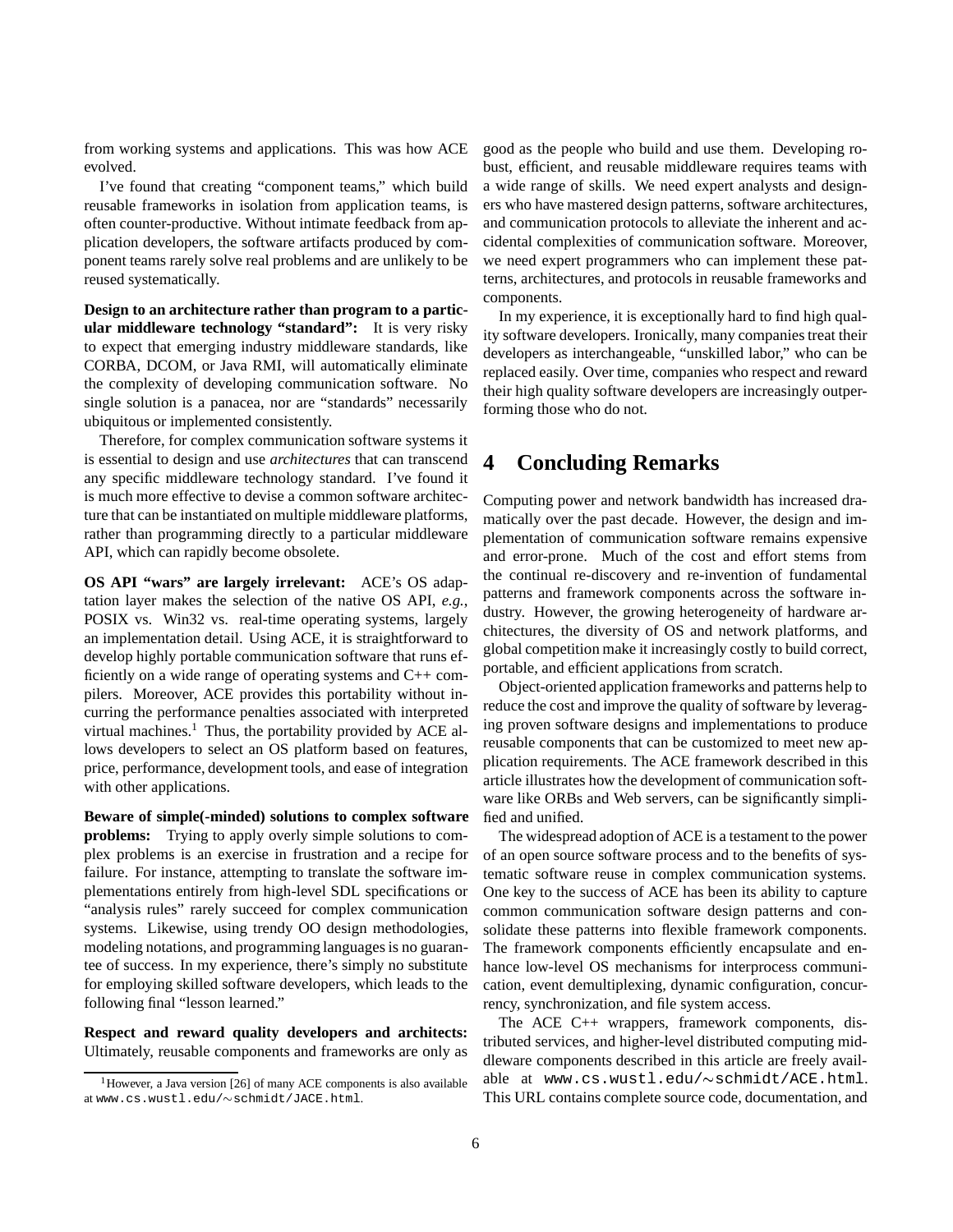example applications, including JAWS and TAO.

ACE has been used in research and development projects at many universities and companies. For instance, ACE has been used to build real-time avionics systems at Boeing [27]; telecommunication systems at Bellcore [4], Ericsson [28], Motorola [2], and Lucent; medical imaging systems at Siemens [9] and Kodak [16]; and distributed simulation systems at SAIC/DARPA. It is also widely used for research projects and classroom instruction.

A description of many of the projects using the ACE, TAO, and JAWS frameworks are available at www.cs.wustl.edu/~schmidt/ACE-users.html. In addition, comp.soft-sys.ace is a USENET newsgroup devoted to ACE-related topics.

# **Acknowledgements**

Much of the success of ACE is due to the dedication of the core development team at Washington University, as well as the hundreds of developers throughout the Internet who contribute their time and effort to improve ACE. I greatly appreciate their help, as well as the support of USENIX, which has sponsored some of the research on TAO's real-time scheduling service.

# **References**

- [1] D. C. Schmidt, "ACE: an Object-Oriented Framework for Developing Distributed Applications," in *Proceedings of the* <sup>6</sup> th *USENIX C++ Technical Conference*, (Cambridge, Massachusetts), USENIX Association, April 1994.
- [2] D. C. Schmidt, "A Family of Design Patterns for Applicationlevel Gateways," *The Theory and Practice of Object Systems (Special Issue on Patterns and Pattern Languages)*, vol. 2, no. 1, 1996.
- [3] D. C. Schmidt, "Acceptor and Connector: Design Patterns for Initializing Communication Services," in *Pattern Languages of Program Design* (R. Martin, F. Buschmann, and D. Riehle, eds.), Reading, MA: Addison-Wesley, 1997.
- [4] D. C. Schmidt, "Reactor: An Object Behavioral Pattern for Concurrent Event Demultiplexing and Event Handler Dispatching," in *Pattern Languages of Program Design* (J. O. Coplien and D. C. Schmidt, eds.), pp. 529–545, Reading, MA: Addison-Wesley, 1995.
- [5] D. C. Schmidt and C. D. Cranor, "Half-Sync/Half-Async: an Architectural Pattern for Efficient and Well-structured Concurrent I/O," in *Pattern Languages of Program Design* (J. O. Coplien, J. Vlissides, and N. Kerth, eds.), Reading, MA: Addison-Wesley, 1996.
- [6] T. Harrison, I. Pyarali, D. C. Schmidt, and T. Jordan, "Proactor – An Object Behavioral Pattern for Dispatching Asynchronous Event Handlers," in *The* 4<sup>th</sup> Pattern Languages of *Programming Conference (Washington University technical report #WUCS-97-34)*, September 1997.
- [7] D. C. Schmidt, T. H. Harrison, and E. Al-Shaer, "Object-Oriented Components for High-speed Network Programming," in *Proceedings of the*  $1^{st}$  Conference on Object-Oriented Tech*nologies and Systems*, (Monterey, CA), USENIX, June 1995.
- [8] D. C. Schmidt and T. Suda, "An Object-Oriented Framework for Dynamically Configuring Extensible Distributed Communication Systems," *IEE/BCS Distributed Systems Engineering Journal (Special Issue on Configurable Distributed Systems)*, vol. 2, pp. 280–293, December 1994.
- [9] P. Jain and D. C. Schmidt, "Service Configurator: A Pattern for Dynamic Configuration of Services," in *Proceedings of the*  $3^{rd}$  Conference on Object-Oriented Technologies and Systems, USENIX, June 1997.
- [10] R. G. Lavender and D. C. Schmidt, "Active Object: an Object Behavioral Pattern for Concurrent Programming," in *Pattern Languages of Program Design* (J. O. Coplien, J. Vlissides, and N. Kerth, eds.), Reading, MA: Addison-Wesley, 1996.
- [11] D. C. Schmidt, A. Gokhale, T. Harrison, and G. Parulkar, "A High-Performance Endsystem Architecture for Real-time CORBA," *IEEE Communications Magazine*, vol. 14, February 1997.
- [12] J. Hu, I. Pyarali, and D. C. Schmidt, "Measuring the Impact of Event Dispatching and Concurrency Models on Web Server Performance Over High-speed Networks," in *Proceedings of the* <sup>2</sup> nd *Global Internet Conference*, IEEE, November 1997.
- [13] P. Jain, S. Widoff, and D. C. Schmidt, "The Design and Performance of MedJava – A Distributed Electronic Medical Imaging System Developed with Java Applets and Web Tools," in *Pro*ceedings of the 4<sup>rd</sup> Conference on Object-Oriented Technolo*gies and Systems*, USENIX, Apr. 1998.
- [14] R. H. Halstead, Jr., "Multilisp: A Language for Concurrent Symbolic Computation," *ACM Trans. Programming Languages and Systems*, vol. 7, pp. 501–538, Oct. 1985.
- [15] D. C. Schmidt, "IPC\_SAP: An Object-Oriented Interface to Interprocess Communication Services," *C++ Report*, vol. 4, November/December 1992.
- [16] I. Pyarali, T. H. Harrison, and D. C. Schmidt, "Design and Performance of an Object-Oriented Framework for High-Performance Electronic Medical Imaging," *USENIX Computing Systems*, vol. 9, November/December 1996.
- [17] E. Gamma, R. Helm, R. Johnson, and J. Vlissides, *Design Patterns: Elements of Reusable Object-Oriented Software*. Reading, MA: Addison-Wesley, 1995.
- [18] Object Management Group, *The Common Object Request Broker: Architecture and Specification*, 2.2 ed., Feb. 1998.
- [19] D. Box, *Essential COM*. Addison-Wesley, Reading, MA, 1997.
- [20] A. Wollrath, R. Riggs, and J. Waldo, "A Distributed Object Model for the Java System," *USENIX Computing Systems*, vol. 9, November/December 1996.
- [21] D. C. Schmidt, D. L. Levine, and S. Mungee, "The Design and Performance of Real-Time Object Request Brokers," *Computer Communications*, vol. 21, pp. 294–324, Apr. 1998.